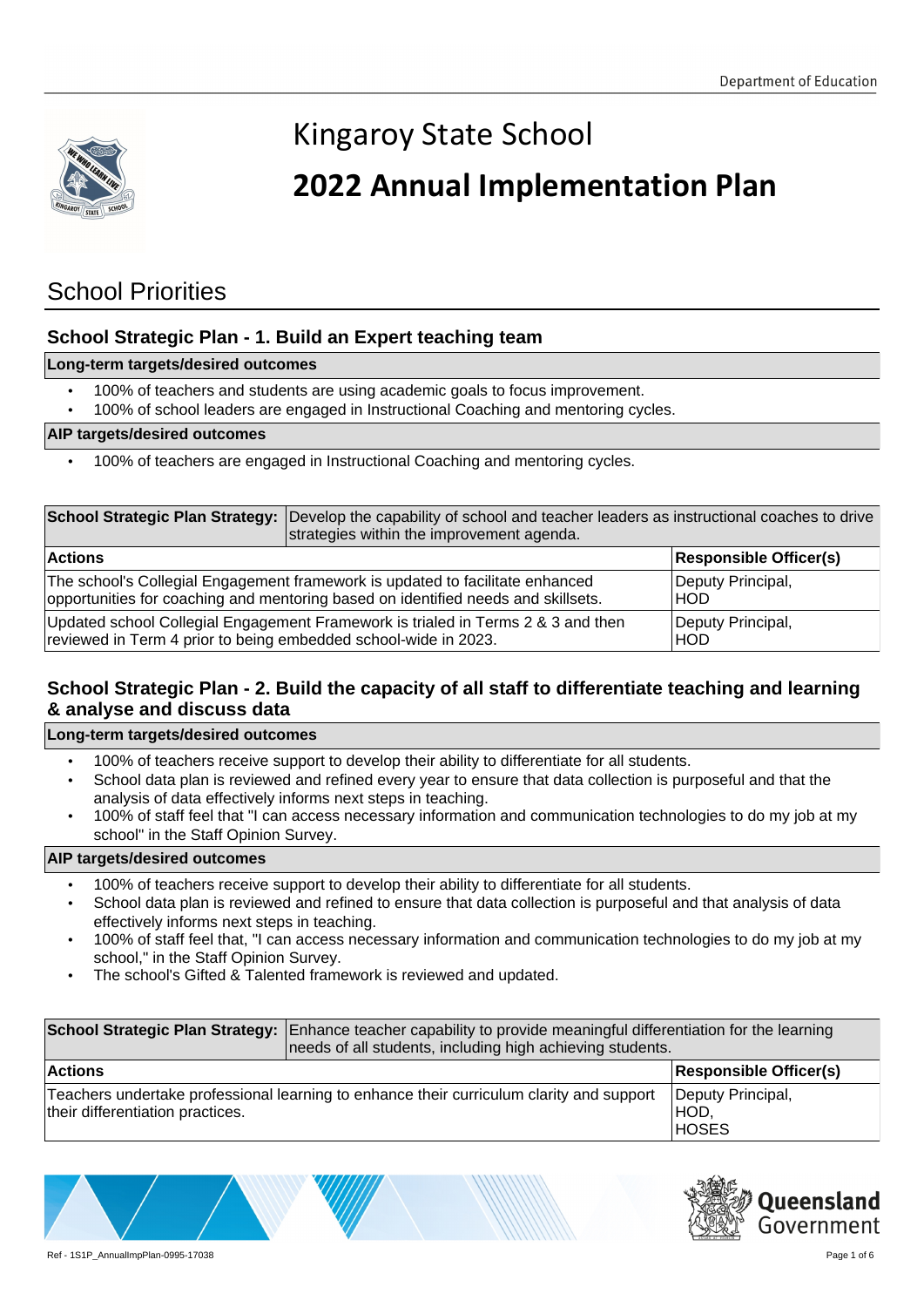

## **2022 Annual Implementation Plan**

### **School Strategic Plan - 2. Build the capacity of all staff to differentiate teaching and learning & analyse and discuss data**

#### **Long-term targets/desired outcomes**

- 100% of teachers receive support to develop their ability to differentiate for all students.
- School data plan is reviewed and refined every year to ensure that data collection is purposeful and that the analysis of data effectively informs next steps in teaching.
- 100% of staff feel that "I can access necessary information and communication technologies to do my job at my school" in the Staff Opinion Survey.

- 100% of teachers receive support to develop their ability to differentiate for all students.
- School data plan is reviewed and refined to ensure that data collection is purposeful and that analysis of data effectively informs next steps in teaching.
- 100% of staff feel that, "I can access necessary information and communication technologies to do my job at my school," in the Staff Opinion Survey.
- The school's Gifted & Talented framework is reviewed and updated.

|                                                                                                                                                    | School Strategic Plan Strategy: Review and refine the school data plan to enhance the purposeful collection,<br>collation, and analysis of data that informs next steps in teaching.                                              |                                   |
|----------------------------------------------------------------------------------------------------------------------------------------------------|-----------------------------------------------------------------------------------------------------------------------------------------------------------------------------------------------------------------------------------|-----------------------------------|
| <b>Actions</b>                                                                                                                                     |                                                                                                                                                                                                                                   | <b>Responsible Officer(s)</b>     |
| Review and refine the school's data collection and analysis processes to ensure they are<br>best supporting teaching & learning outcomes.          |                                                                                                                                                                                                                                   | Deputy Principal                  |
|                                                                                                                                                    | School Strategic Plan Strategy: Review ICT provisions with a view to catering for the specific needs of younger<br>students and those with additional learning, extension or communication needs.                                 |                                   |
| <b>Actions</b>                                                                                                                                     |                                                                                                                                                                                                                                   | <b>Responsible Officer(s)</b>     |
| ICT provisions are reviewed to ensure that they best meet the needs of all students,<br>including students with disabilities and complex learners. |                                                                                                                                                                                                                                   | Deputy Principal,<br><b>HOSES</b> |
|                                                                                                                                                    | School Strategic Plan Strategy:   The purchasing of ICT hardware and software is reviewed annually to ensure that it is<br>catering for the specific needs of all students, including younger and those with<br>additional needs. |                                   |
| <b>Actions</b>                                                                                                                                     |                                                                                                                                                                                                                                   | <b>Responsible Officer(s)</b>     |
| ICT purchasing is reviewed annually to ensure that it aligns with student needs and<br>supports diverse learners.                                  |                                                                                                                                                                                                                                   | Deputy Principal                  |



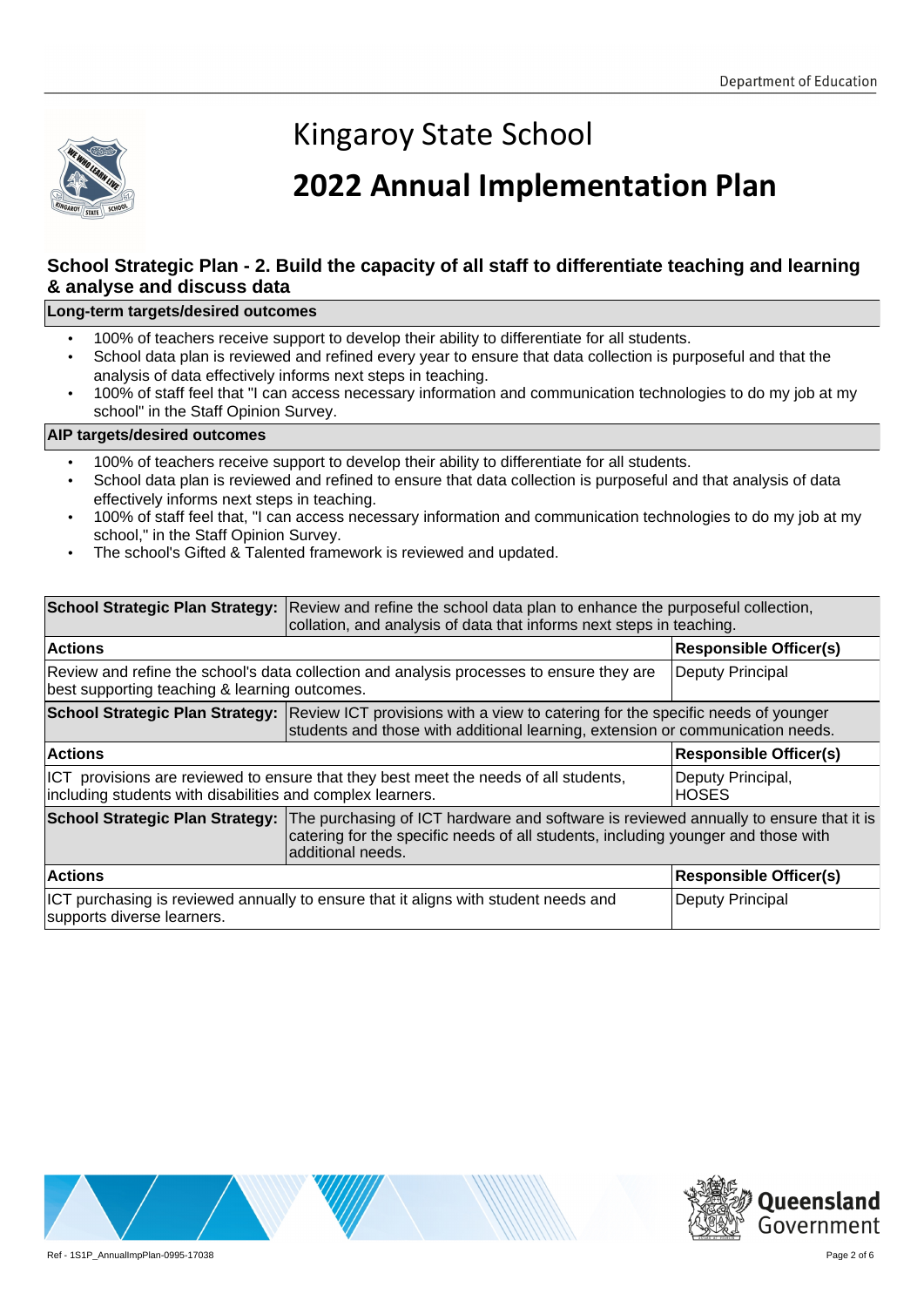

### **2022 Annual Implementation Plan**

### **School Strategic Plan - 3. Embed highly effective pedagogical practices and systematic curriculum delivery to ensure every student succeeding**

### **Long-term targets/desired outcomes**

- 100% of explicit reading lessons are aligned to the school's Reading Framework.
- 100% of teachers are using Learning Walls to enhance curriculum clarity and assessment literacy.
- 100% of teaching, assessing and reporting is aligned to the school's P-12 CARP.
- 100% of teachers are using the whole-school approach to feedback to enhance teaching and learning outcomes.

- 100% of explicit reading lessons (in Years Prep to 4) are aligned to the school's Reading Framework.
- 100% of teachers are using Learning Walls to enhance curriculum clarity and assessment literacy.
- Kingaroy State School's approach to feedback is collaboratively developed through an Inquiry Cycle.
- 100% of Prep students engage in OLEY speech program to support early years literacy.
- 100% of teachers are engaged in supported planning sessions every term to support differentiation, and ensure alignment between teaching, assessing and reporting and the Australian Curriculum.
- 100% of teachers and Teacher aides undertake professional learning in Explicit Instruction (EI). Teachers receive feedback about their use of EI through the collegial engagement framework.

|                                                                                                                                                                                       | School Strategic Plan Strategy: Build the capability of staff to deliver the agreed high-yield reading and writing<br>strategies.                                                            |                               |
|---------------------------------------------------------------------------------------------------------------------------------------------------------------------------------------|----------------------------------------------------------------------------------------------------------------------------------------------------------------------------------------------|-------------------------------|
| <b>Actions</b>                                                                                                                                                                        |                                                                                                                                                                                              | <b>Responsible Officer(s)</b> |
| Deliver professional learning to support the delivery of our school's new Reading<br>Framework, with particular focus on new staff.                                                   |                                                                                                                                                                                              | <b>HOD</b>                    |
| Build the capacity of staff to deliver the OLEY speech program to all Prep students.                                                                                                  |                                                                                                                                                                                              | <b>Glenis Miller</b>          |
|                                                                                                                                                                                       | School Strategic Plan Strategy: Refine the collaborative process for the identification and selection of differentiation<br>strategies at the unit planning stage of curriculum development. |                               |
| <b>Actions</b>                                                                                                                                                                        |                                                                                                                                                                                              | <b>Responsible Officer(s)</b> |
| Deliver structured planning sessions that support the identification and selection of<br>differentiation strategies for teachers.                                                     |                                                                                                                                                                                              | <b>HOD</b>                    |
|                                                                                                                                                                                       | School Strategic Plan Strategy: Further embed the use of Learning Walls to enhance the school's pedagogical focus<br>of Explicit Instruction.                                                |                               |
| <b>Actions</b>                                                                                                                                                                        |                                                                                                                                                                                              | <b>Responsible Officer(s)</b> |
| All staff are provided support and professional learning to effectively use Learning Walls in HOD<br>their classrooms to build assessment literacy and strengthen curriculum clarity. |                                                                                                                                                                                              |                               |
|                                                                                                                                                                                       | School Strategic Plan Strategy: Develop and implement a whole-school approach for feedback to students that<br>informs next steps in learning.                                               |                               |
| <b>Actions</b>                                                                                                                                                                        |                                                                                                                                                                                              | <b>Responsible Officer(s)</b> |
| A Collaborative Inquiry is undertaken to develop a whole-school approach to using<br>Feedback.                                                                                        |                                                                                                                                                                                              | <b>Glenis Miller</b>          |



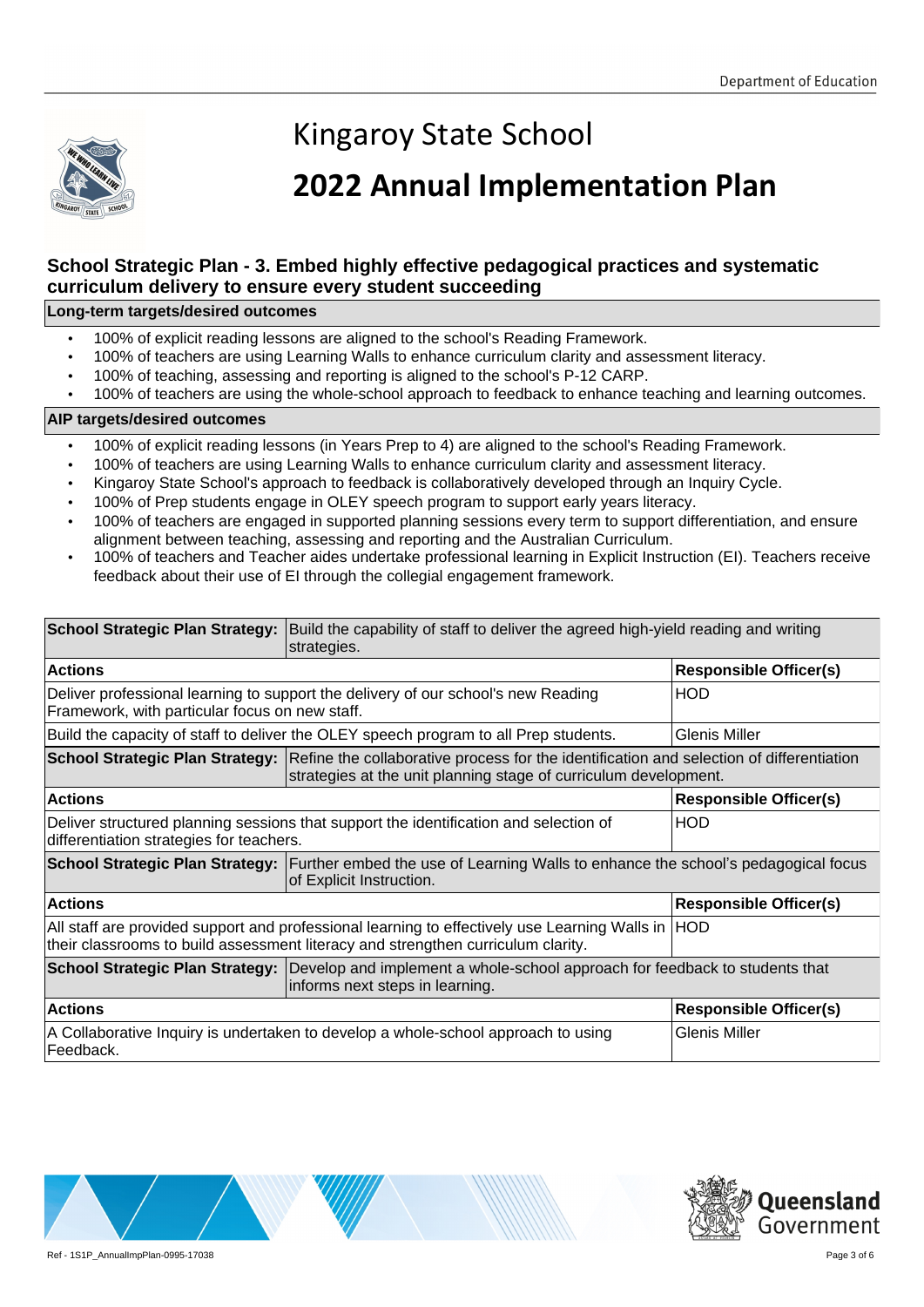

## **2022 Annual Implementation Plan**

### **School Strategic Plan - 4. Create and sustain genuine School-Community partnerships**

#### **Long-term targets/desired outcomes**

- 100% of Pre-Prep and Year 6 students are engaged in a meaningful transition program to prepare them for entering Primary and High School.
- 100% of staff agree that 'I feel confident embedding Aboriginal and Torres Strait Islander perspectives across the learning areas' in the Staff Opinion Survey.
- 100% of parents agree that 'This school works with me to support my child's learning' in the School Opinion Survey.

- 100% of Pre-Pep and Year 6 students are engaged in a meaningful transition program to prepare them for entering Primary and High School.
- Embed and expand the activities of the school's Partnerships Committee, which works to strengthen the relationships between the school and our Indigenous families.
- 100% of parents agree that, "This school works with me to support my child's learning," in the School Opinion Survey.

|                                                                                                                                                                                                 | School Strategic Plan Strategy: Strengthen and expand processes and partnerships to enhance transitions into Prep<br>and to the high school.                            |                               |
|-------------------------------------------------------------------------------------------------------------------------------------------------------------------------------------------------|-------------------------------------------------------------------------------------------------------------------------------------------------------------------------|-------------------------------|
| <b>Actions</b>                                                                                                                                                                                  |                                                                                                                                                                         | <b>Responsible Officer(s)</b> |
| Prep teachers are released weekly to engage with ECE staff and students to support the<br>Prep transition program.                                                                              |                                                                                                                                                                         | <b>HOSES</b>                  |
| Year 6 staff are supported to engage fully with enhanced transition to High School<br>processes.                                                                                                |                                                                                                                                                                         | Year Coordinator              |
|                                                                                                                                                                                                 | <b>School Strategic Plan Strategy:</b> Explore and establish partnerships that enhance the effective engagement of<br>Indigenous families and members of the community. |                               |
| <b>Actions</b>                                                                                                                                                                                  |                                                                                                                                                                         | <b>Responsible Officer(s)</b> |
| The Partnerships Committee is fully supported to continue working to strengthen<br>outcomes for Indigenous students and strengthen relationships between the school and<br>Indigenous families. |                                                                                                                                                                         | Principal                     |
| Community Meetings are held at least once per term where Aboriginal and Torres Strait<br>Islander families and stakeholders are invited to engage and collaborate with school staff.            |                                                                                                                                                                         | Principal                     |
|                                                                                                                                                                                                 | School Strategic Plan Strategy: Provide opportunities to engage and support parents to become genuine partners in<br>their child's learning.                            |                               |
| <b>Actions</b>                                                                                                                                                                                  |                                                                                                                                                                         | <b>Responsible Officer(s)</b> |
| Communication between the school and home is strengthened using a range of sources<br>and platforms.                                                                                            |                                                                                                                                                                         | Principal                     |



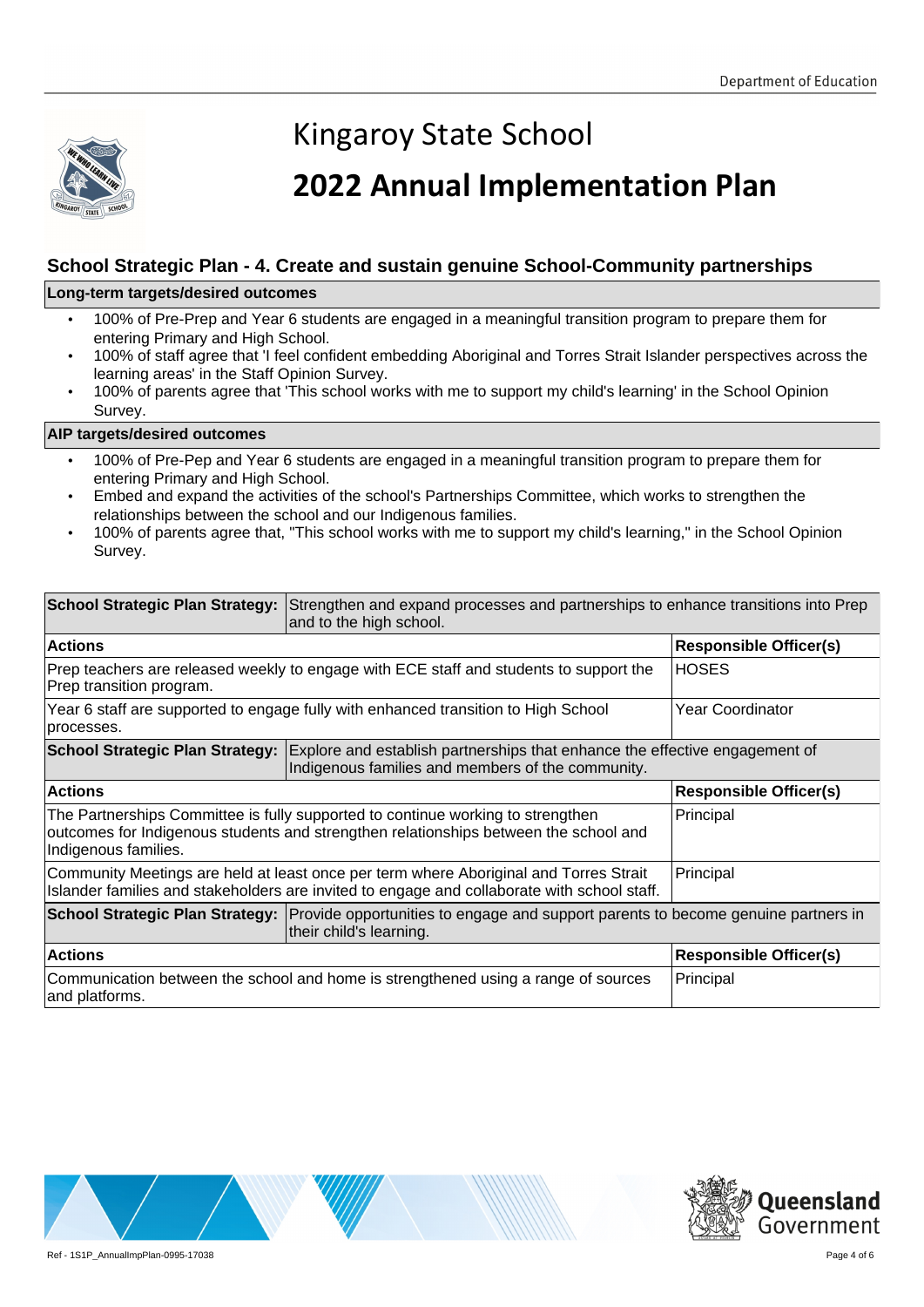

## **2022 Annual Implementation Plan**

### **School Strategic Plan - 5. Enhance a strong school culture that promotes learning and wellbeing**

#### **Long-term targets/desired outcomes**

- School wide attendance rate is at or above 90%.
- 90% of students are behaving in the the PBL 'Green' zone.
- Year-on-year reduction in school disciplinary absences.
- 100% of parents agree that 'Behaviour is well managed at this school' in the School Opinion Survey.
- 100% of staff agree that 'The wellbeing of employees is a priority for my school' in the Staff Opinion Survey.

- School wide attendance is at or above 90%.
- 90% of students are behaving in the PBL 'Green Zone' every term.
- Year-on-year reduction in school disciplinary absences.
- 100% of parents agree that, "Behaviour is well managed at this school", in the School Opinion Survey.
- 100% of staff say that, "The wellbeing of employees is a priority for this school", in the School Opinion Survey.

|                                                                                                                                                                                               | School Strategic Plan Strategy: Embed a school wide attendance initiative aimed at lifting whole school attendance<br>rate to 90% or higher.                                                 |                                |
|-----------------------------------------------------------------------------------------------------------------------------------------------------------------------------------------------|----------------------------------------------------------------------------------------------------------------------------------------------------------------------------------------------|--------------------------------|
| <b>Actions</b>                                                                                                                                                                                |                                                                                                                                                                                              | <b>Responsible Officer(s)</b>  |
| Develop a whole school attendance plan, based on celebrating and incentivising improved<br>school attendance, that includes strategies for 'at risk' students (attendance lower than<br>80%). |                                                                                                                                                                                              | Principal,<br>Guidance Officer |
| <b>School Strategic Plan Strategy:</b>                                                                                                                                                        | Engage in regular cycles of review and refinement of the school's approach to PBL to<br>proactively address the issue of reducing major behaviours and increasing<br>engagement in learning. |                                |
| <b>Actions</b>                                                                                                                                                                                |                                                                                                                                                                                              | <b>Responsible Officer(s)</b>  |
| Undertake regular reviews of the school's PBL framework to support student behaviour,<br>which includes engagement with a Regional Behaviour Coach.                                           |                                                                                                                                                                                              | Deputy Principal               |
|                                                                                                                                                                                               | School Strategic Plan Strategy: Strengthen the wellbeing framework and programs to effectively support staff<br>members, students and families.                                              |                                |
| <b>Actions</b>                                                                                                                                                                                |                                                                                                                                                                                              | <b>Responsible Officer(s)</b>  |
| Embed the school's Wellbeing Framework to support staff and students.                                                                                                                         |                                                                                                                                                                                              | Guidance Officer               |
| regularly to support and deliver Staff Wellbeing initiatives.                                                                                                                                 | Strengthen and support the activities of the school's Wellbeing Committee which meets                                                                                                        | <b>Guidance Officer</b>        |